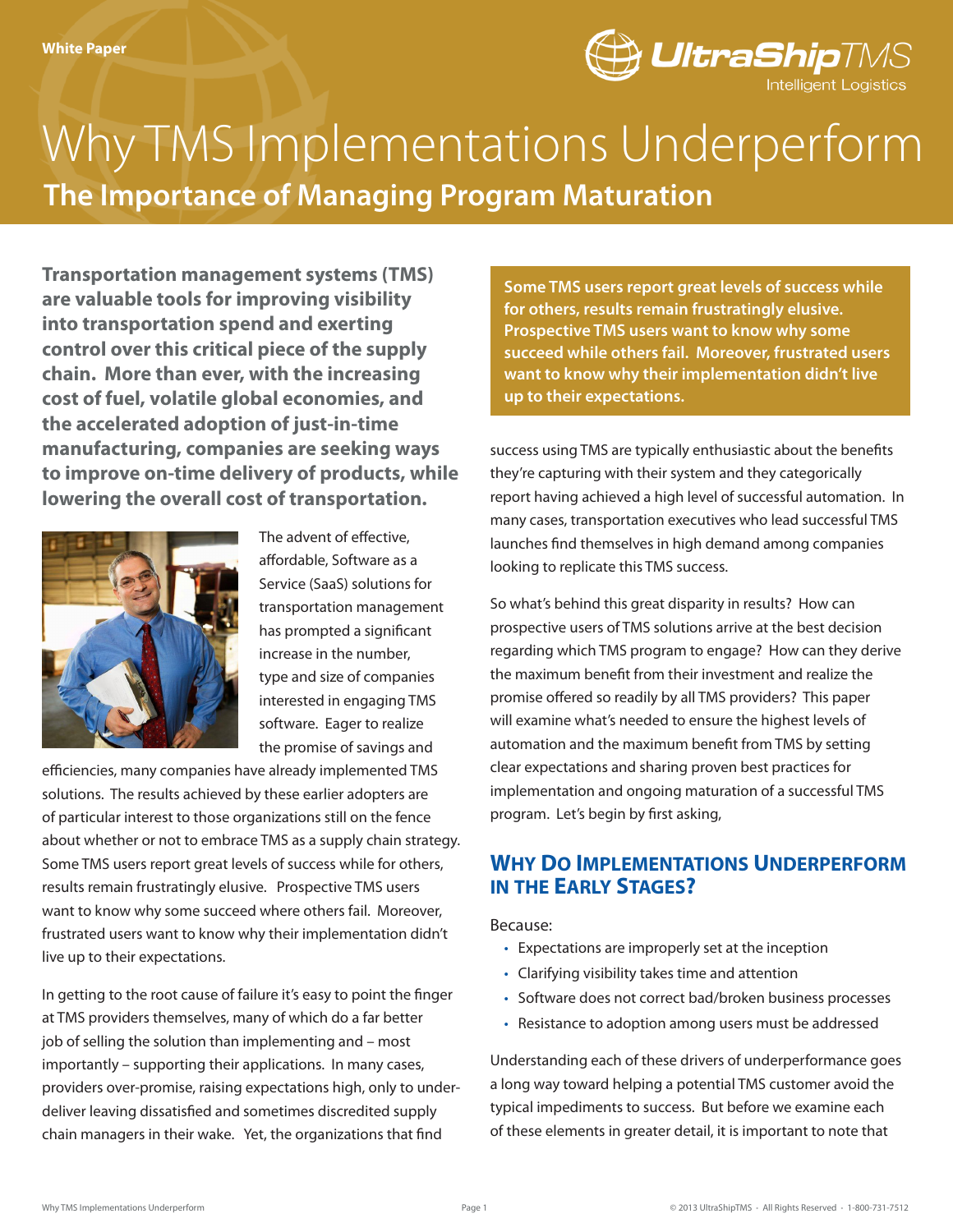

expectations should be carefully set with regard to the level of time and effort it will take to produce a program that not only streamlines transportation in the short-term, but also prepares it for longer-term success as the program matures.

## **Managing Expectations from Day 1**

TMS providers can sometimes be their own worst enemies when it comes to managing expectations. They do well at generating enthusiasm about the benefits of automation, but frequently neglect to adequately convey the extent to which these benefits accrue as the solution matures (as opposed to immediately). If a transportation manager or supply chain manager expects to simply "switch on the software" and achieve 90% automation (along with the cost and efficiency savings that come with

it), they're sure to be discouraged when the reality sinks in that achieving this level of TMS success requires more than throwing a switch; and it will be the fault of the provider for failing to explain what to expect.

#### **BEST PRACTICE 1**

**TMS providers should deliver an analysis of the new client's current shipping lanes, volumes and routing and identify weaknesses in the existing routing guides and carrier base. If such analysis is not offered, the client would be well advised to request it.**

By month 6 of a new implementation, the transportation manager may be under pressure to show results to executives and inclined to regard the endeavor as a failure. This does not mean that TMS cannot deliver on the promise it presents. But there are some steps that must be taken between implementation and success and the best in class provider makes clear that…

## **Clarifying Visibility Takes Time and Attention**

For a company making the transition from 100% manual processes or from a homegrown transportation system to a TMS, there is not likely to be sufficient visibility into historical data surrounding such critical metrics as rates, routes, tender acceptance/rejection figures and a whole host of others. Even though a TMS begins to capture these data sets immediately, the volume of data captured is not going to be significant enough

to analyze from a strategic perspective until at least six months worth has been collected. Delivering visibility into all facets of the transportation portion of the supply chain where none had existed before can be overwhelming. It's like walking out of the darkness into the brilliant light of midday. There is a period

of time wherein the eyes must adjust to the blinding rush of new input. However, as this adjustment takes place, the outlines of the root causes of inefficiency begin to take form. Simply being able to see the full extent and composition of a transportation network brings the drivers of inefficiency into

#### **BEST PRACTICE 2**

**Collaborate with your core carriers early on, discuss the new metrics that will be in place and provide them examples of how you will be tracking their performance. Make sure you provide your carrier with the ability to view their scores. Your true carrier partners will seek out this information proactivally so they can address any issues before your next carrier review.**

focus. But, if this reality isn't addressed head on at inception; and if stakeholders are mistakenly expecting to be operating at optimum efficiency by month 6, the program is in jeopardy of being deemed "ineffective" and may begin to hemorrhage support of sponsors, users and leadership alike.

There are most definitely tactical examinations that can begin to be made almost immediately. By two scant months, there are enough data for program managers to begin to review in terms of month-over-month comparisons. This type of realtime, regular and ongoing review is highly encouraged as it establishes the practice of being attuned to the day-to-day activities of all users in the program. The foundations of visibility, as obvious as it may sound, are built upon not just having the ability to peer into each step of the transportation process; but rather, making the commitment to do so as part of the everyday management of the new system. At first, for some, this may seem counterintuitive. But as it becomes standard procedure, the benefit of this approach becomes clear. It is through this best practice of regular, daily, weekly and monthly review that users begin to notice that…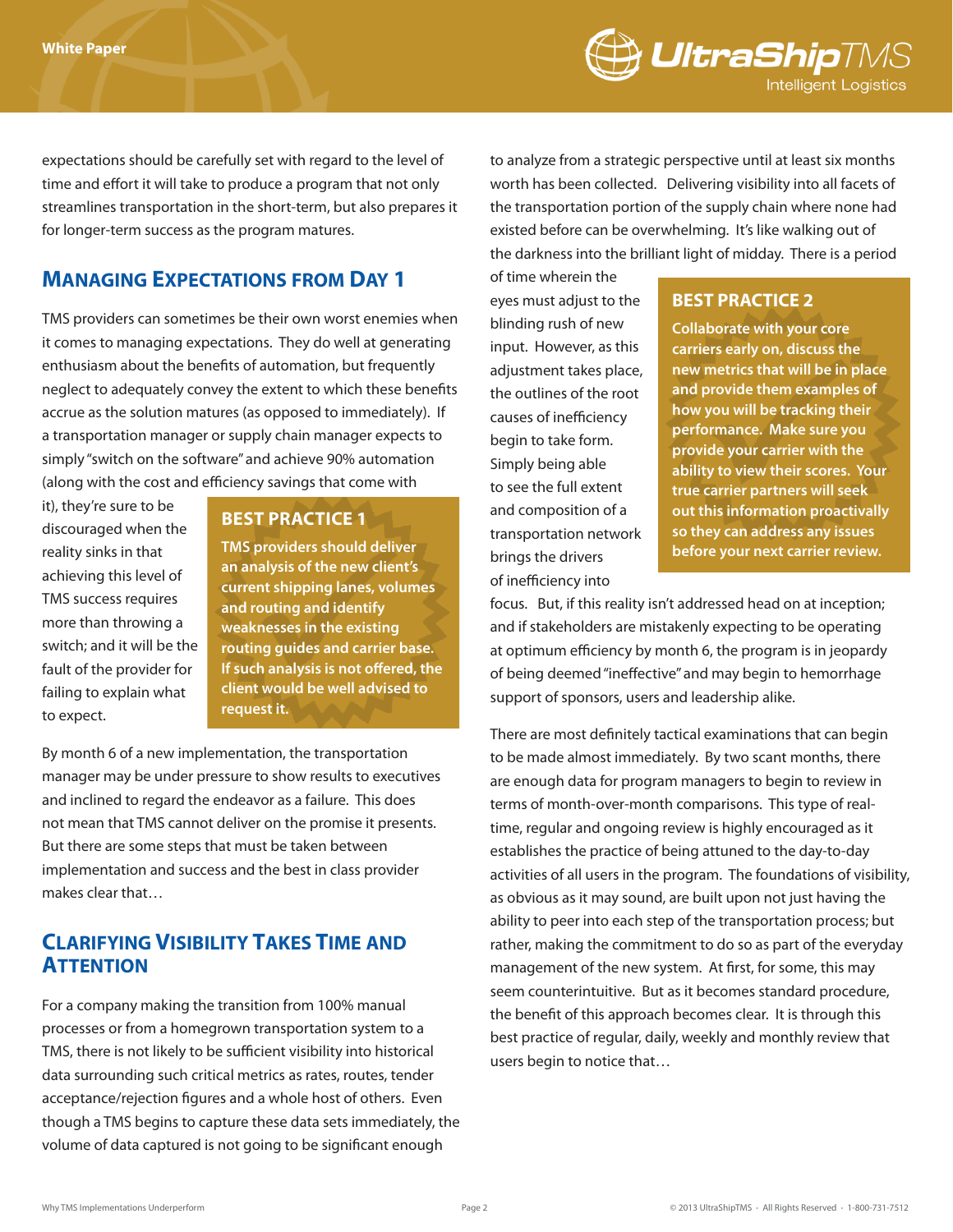

## **Software Does Not Correct Bad/ Broken Business Processes**

As noted above, during the early stages of an implementation, glaringly missing, deficient or downright broken processes are exposed for the first time as visibility clarifies. Unfortunately, many organizations operate under the misguided assumption that simply implementing business process automation software will solve all their problems. Sadly, many providers do little to disabuse folks of this notion. Providers who play fast and loose with the truth damage the credibility of those who take best practices seriously. In reality, even the best software cannot overcome the obstacles borne of broken business processes. The best TMS solution provider is the one that, having clarified visibility, helps not only to identify the broken processes, but to develop new processes – built upon accepted best practices – so that the software can operate to its full potential. Yet, the combination of the mandate for this "new system" and the focus it trains upon deficient processes almost always leads to…

## **Resistance to Adoption among Users**

Change is difficult. Especially when, as is often the case, a TMS solution is brought in to replace entrenched systems and processes that may be decades-old. There are myriad reasons why different stakeholders in every functional area impacted by a TMS implementation may be resistant to change. If

the expectations outlined earlier are left unmanaged (as they so often are) this adds merit to those arguments against the implementation in the first place.

The antidote to resistance is knowledge. The TMS provider

### **BEST PRACTICE 3**

**Consider performing a "Change Readiness Assessment" before proceeding with your implementation. This will help identify resistance to change prior to beginning the project and help you identify "Change Agents" within your organization who are best situated to ensure that your project is a success.**

that acts as a true partner, focused on support and training, managing expectations, providing realistic goals and timelines, addressing fears concerns and reservations from all stakeholders is the provider with the greatest potential to succeed for the

client. This is why it is imperative to focus not only on typical concerns like functionality, integration and calculating ROI when engaging a provider; but to also perform due diligence regarding the provider's commitment to partnership and support over the entire program lifecycle. Programs that enjoy robust, dedicated and ongoing collaboration and support from a TMS partner enjoy significantly higher adoption rates than those that do not.

If, during the first six to nine months of a TMS program client users have embraced the change, achieved improvements in visibility and reformed compromised processes, readers may deem the solution a success. While it is true that achieving this early stage success is definitely something to celebrate, the milestone merely marks the beginning of the next stage in the maturation cycle. Read on to see why at this point, the work has only just begun.

## **As the Solution Matures**

The needs of an infant differ greatly from the needs of a toddler. The toddler's needs are dissimilar from the needs of an adolescent. A teenager has very different priorities than a 50 year-old. Could you imagine serving a grown man a scotch and soda in a sippy cup? Or asking a toddler to drive a car? As amusing and farcical as these images may seem, many TMS users engage in similarly ridiculous exercises with expectations that fail to consider the maturity of their TMS programs. The results are, as one might expect, as absurd as spoon feeding a grown woman from a tiny jar of strained peaches.

After the first six months of a TMS implementation are complete, if best practices have been observed, program users should be comfortable with their newfound ability to view tactical transportation data in real time. They should be comfortable with the practice of reviewing metrics week over week and month over month. Just as it was not possible for the 2 month old program to reveal broad trends early on, it now becomes implausible for a program to succeed without beginning to look more closely at the factors that either support or impede the achievement of goals sought through a TMS initiative.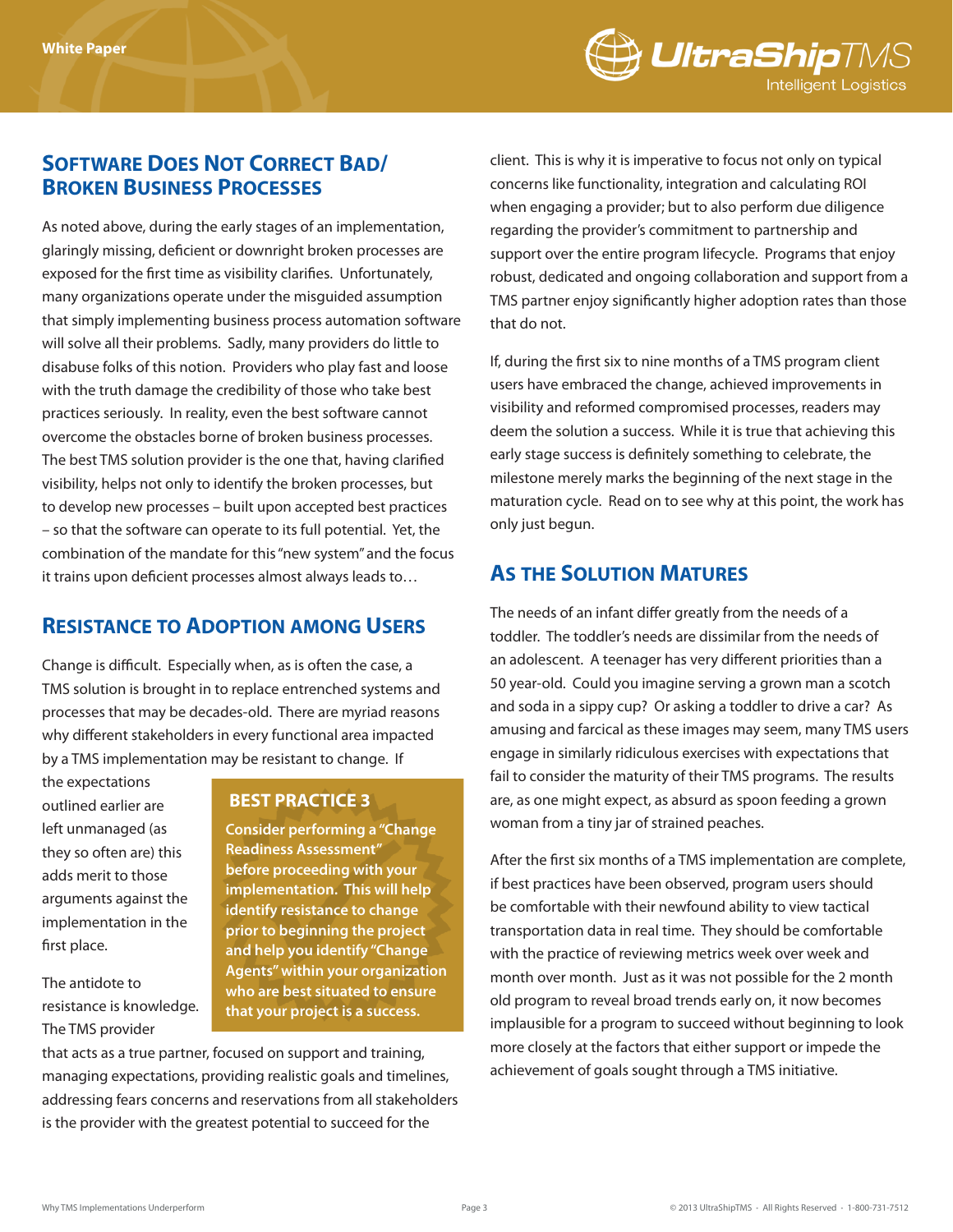

Typically, six months into a TMS engagement once a solid foundation is laid, best practices dictate that Network Automation Studies be performed to capitalize on the collected data, review and revise new or re-engineered processes and identify additional areas for increased automation and additional savings within transportation. Network automation studies can be focused on a range of subjects and may be broad or narrowly focused depending on the individual challenges faced by a transportation department. It is critical to the discussion to understand at the outset that in a successful TMS program, these kinds of studies must be performed on a regular basis. This is because, as the program continues to mature, changes to underlying assumptions, fluctuations in business climate, changes to business strategy and a host of other factors exert a changing effect on the processes a TMS is responsible for managing. Failing to continually recalibrate and rebalance the TMS can lead to diminishing returns. This failure to adapt to maturation is often mistaken for failure of the TMS itself. This is why it is so important for prospective transportation users of a TMS to enter into the endeavor with a clear set of expectations regarding how to address maturation.

**What follows are representative samples of network automation study topics, the output of each analysis and illustration of how the analysis helps refine and improve TMS results over time.** 

*Figure 1 (below) shows a side-by-side comparison of overall automation levels between "Shipper A", a newer program of less than one year and "Shipper B", a more mature program of more than 3 years. Both analyses focus on levels of tendering automation. Analysis of Shipper B's program shows they have achieved nearly 80% automation on 350,000 records whereas "Shipper A" has barely surpassed 60% automation; and on less than half the number of records. This discrepancy is to be expected for several reasons. Not least of which is the fact that a young program is just beginning to leverage a strategic examination of the factors holding automation levels back from increasing. Whereas, the more mature program has already undertaken numerous analyses and applied what they uncovered to improving automation levels.*



### **Side-by-side comparison**

*<continued>*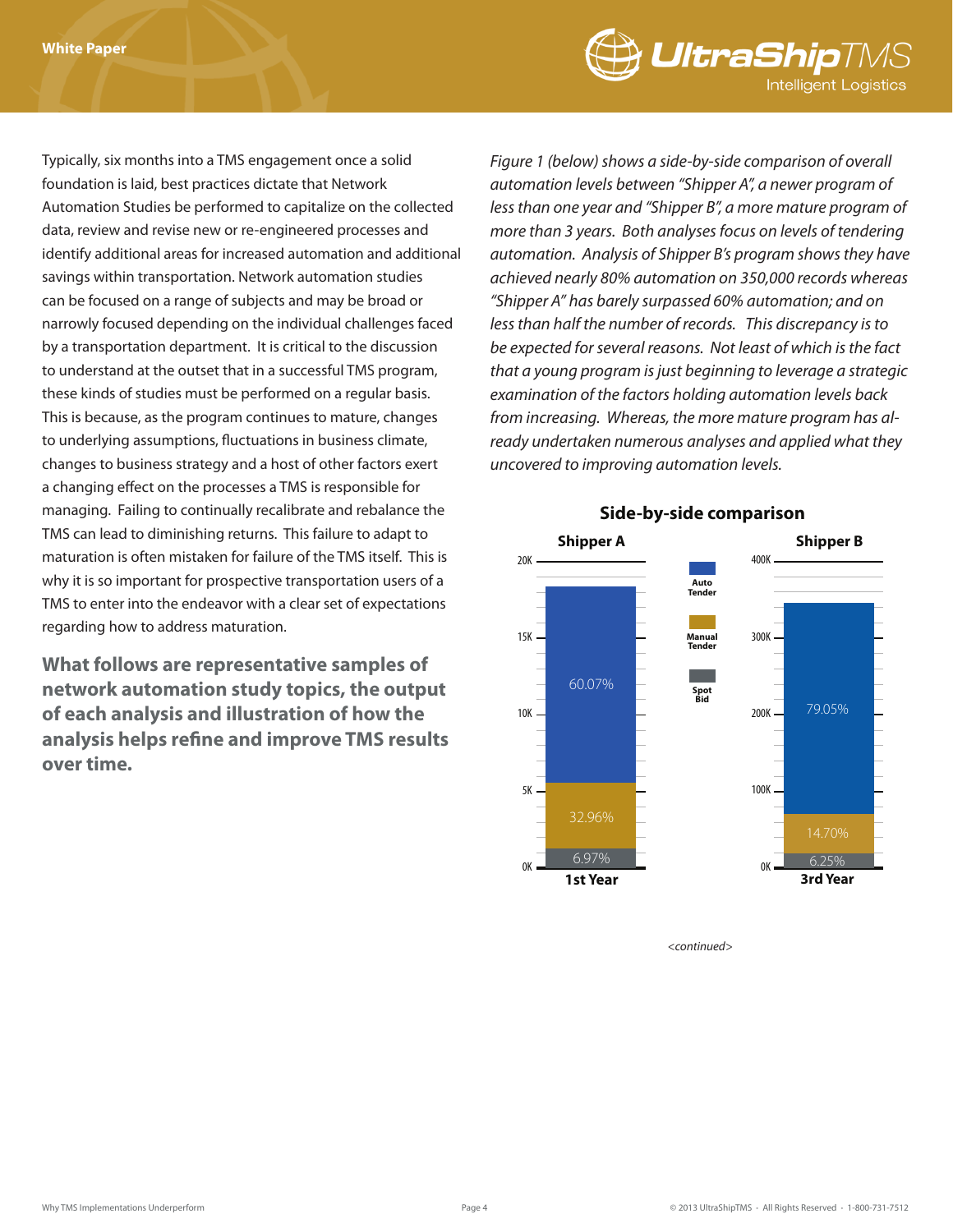

*Figure 2 (below) demonstrates the output produced by an analysis of total tenders by month. Examining tendering types and levels on a month-by-month basis serves several useful purposes. Looking at this data, a user has clear visibility into the effectiveness of their TMS efforts. If best practices as defined earlier have been observed, the transportation organization should expect to see a decreasing vector for manual tenders and an increasing vector for auto tenders.* 



**Tender Type by Month**

*The clarity and visibility delivered by this reporting enables transportation management to ask and answer critical questions such as, "Are we seeing an increase in automation month-over-month? Month-over-month analysis may provide insight into seasonal impacts on the tendering process. If seasonality is eliminated as a factor, then TMS users can proceed to other analyses designed to uncover the factors that contribute to achieving greater automation, such as tenders logged by carrier type.* 

*In Figure 3 (below) analysis examines tender by carrier and movement type. Visibility in this area enables TMS users to determine if impediments to increased automation are correlated to the type of carrier being utilized and/or if the type of movement has any impact. The hypothetical example in Fig. 3 for example, clearly shows that the private fleet (and especially private fleet inter-company shipments) is largely responsible for lowering the automation average for this TMS program. Armed with this knowledge this customer can perform a more detailed examination of what processes involved in private fleet tendering may be contributing to the high level of manual intervention required. Common carrier, customer movements also show a increased volume of manual intervention in this analysis (a separate analysis looked at the impact of order lead time on tendering). Overall, when auto tendering fails to yield a pick up and requires manual tendering, this is indicative of failures in the routing guide.* 



#### **Tenders by Carrier Type**

*<continued>*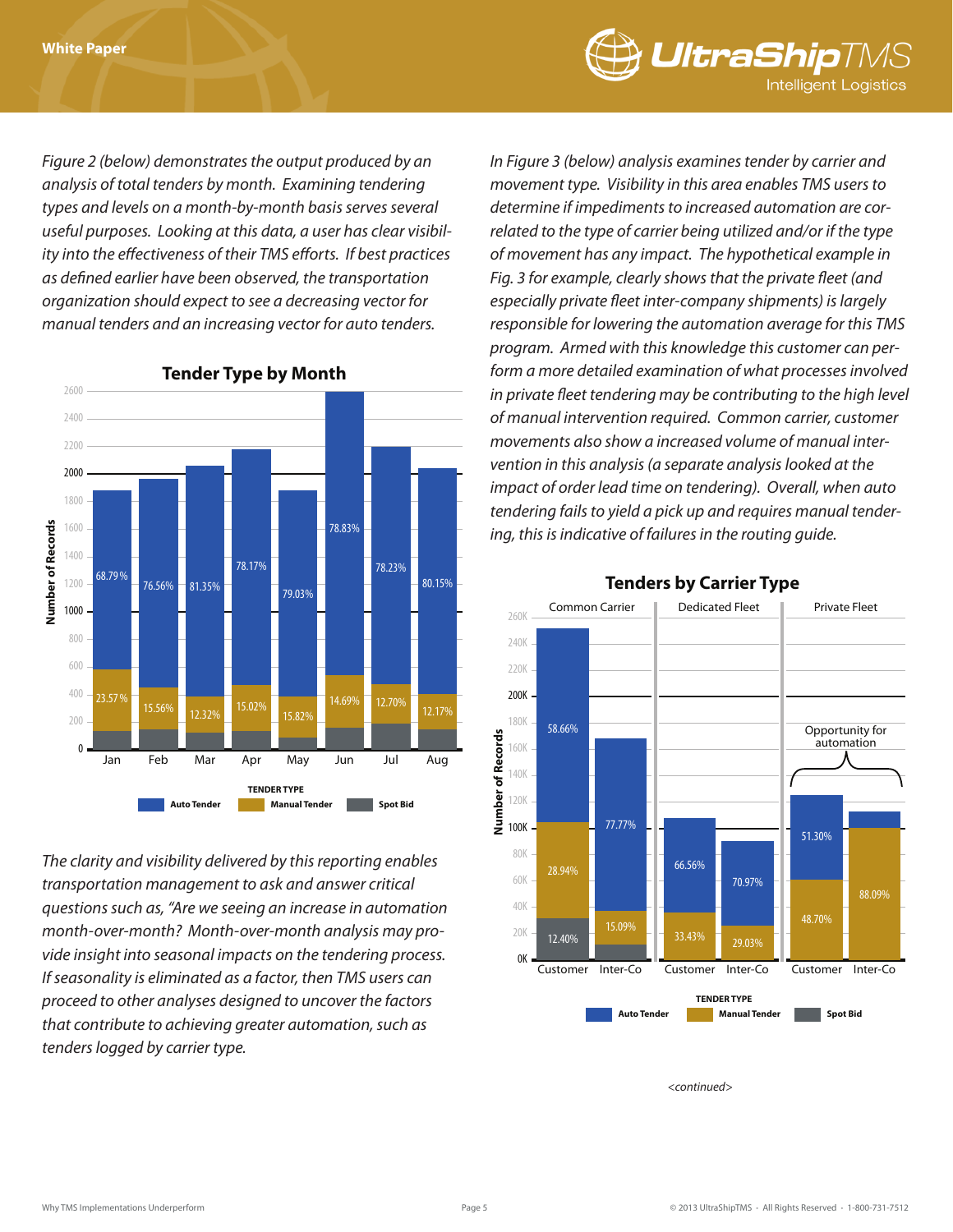

#### **Routing guide failures by lane**

*Figure 4 (below) looks at routing guide failures, examining failed auto-tender instances on a lane-by-lane basis. As the sample routing guide failure analysis shown in Fig ure 4 makes evident, the lane between this hypothetical shipper's Fayetteville warehouse and their Dover destination experiences a high volume of auto tenders left unaccepted and requiring dispatchers to make manual tender bids or even – in time sensitive cases – spot bids. Seeing where failures occur by day of the week can reveal insights into the root causes of routing guide issues as well.* 

|                               | State City |               | <b>Manual Tenders</b> |        |         |           |          |        |          | <b>Spot Bids</b> |         |           |          |
|-------------------------------|------------|---------------|-----------------------|--------|---------|-----------|----------|--------|----------|------------------|---------|-----------|----------|
| <b>Origin</b>                 |            |               | Sunday                | Monday | Tuesday | Wednesday | Thursday | Friday | Saturday | Monday           | Tuesday | Wednesday | Thursday |
| Columbus DC                   | NJ         | Islin         |                       | 52     | 58      | 94        | 86       | 59     | 44       |                  |         |           |          |
|                               |            | Perth Amboy   |                       |        |         | 35        | 55       | 68     | 47       |                  |         |           |          |
|                               | NY         | Hicksville    |                       | 39     | 49      | 38        | 52       | 60     |          |                  |         |           |          |
|                               |            | New City      |                       |        |         |           |          |        |          |                  |         |           | 36       |
|                               |            | Yonkers       | 44                    | 60     | 53      | 80        | 59       | 43     |          |                  |         |           |          |
|                               | PA         | Philadelphia  | 37                    |        | 54      |           | 39       |        |          |                  |         |           |          |
| <b>Columbus Plant</b>         | VA         | Suffolk       |                       |        |         | 36        |          |        |          |                  |         |           |          |
| Dallas DC                     | FL.        | Ocala         |                       | 38     |         |           |          | 40     |          |                  |         |           |          |
| <b>Dallas Plant</b>           | VA         | Danville      | 39                    | 54     | 52      | 78        | 69       | 68     | 59       |                  |         |           |          |
| <b>Fayetteville Warehouse</b> | DE         | Dover         | 58                    | 80     | 166     | 203       | 177      | 198    | 64       |                  |         |           |          |
| Homell Warehouse              | VA         | Petersburg    |                       | 44     | 70      | 60        | 44       | 40     |          |                  |         |           |          |
| <b>Jackson Plant</b>          | <b>DE</b>  | Dover         |                       |        |         |           | 49       |        |          |                  |         |           |          |
|                               | GA         | Columbus      |                       | 45     |         |           |          |        |          |                  |         |           |          |
| Jonestown DC                  | <b>MD</b>  | Columbia      | 37                    |        |         |           |          |        |          |                  |         |           |          |
|                               | NJ         | Perth Amboy   |                       | 42     | 50      | 53        | 54       | 76     | 37       |                  |         |           |          |
|                               | PA         | Mechanicsburg | 37                    | 41     | 57      | 62        | 49       |        |          |                  |         |           |          |
| <b>Madison DC</b>             | GA         | Tiffon        |                       |        |         | 48        | 46       |        |          |                  |         |           |          |
|                               | <b>TN</b>  | Lebanon       |                       |        |         | 40        | 39       |        |          |                  |         |           |          |
| <b>SLC Warehouse</b>          | VA         | Danville      |                       | 47     | 42      | 64        | 62       | 44     | 47       |                  |         |           |          |
| Stockton DC                   | DE         | Dover         |                       |        |         | 35        |          |        |          |                  |         |           |          |
|                               | PA         | Penn Hills    |                       |        |         |           |          |        | 40       |                  |         |           |          |
|                               | VA         | Blacksburg    |                       |        | 999     |           |          |        |          |                  |         |           |          |
|                               |            | Petersburg    |                       | 45     | 91      | 98        | 90       |        |          |                  |         |           |          |
| <b>Tacoma Plant</b>           | VA         | Danville      |                       |        | 49      |           | 55       | 42     |          |                  |         |           |          |

Although routing guides are established early in the implementation process, what may seem an effective routing strategy on paper may not stand up to practical application. This is why it is so important to perform these analyses often.

Performing this analysis again in another 4-6 months allows the TMS user to gauge the effect of their response to learning of this issue with private fleet carriers.

At this juncture, the question may arise, "Why so much emphasis on gauging automation?" The answer to that question can be best illustrated by performing an analysis of average rate per mile.

Immediately upon seeing the data in Figure 5 (below), it becomes abundantly clear the correlation between tender type and rate per mile. In most cases, rate per mile and costs go down as more planning and automation is achieved. Performing this analysis regularly helps TMS sponsors provide ongoing proof of concept to other stakeholders outside of transportation who may question the value of such a program.